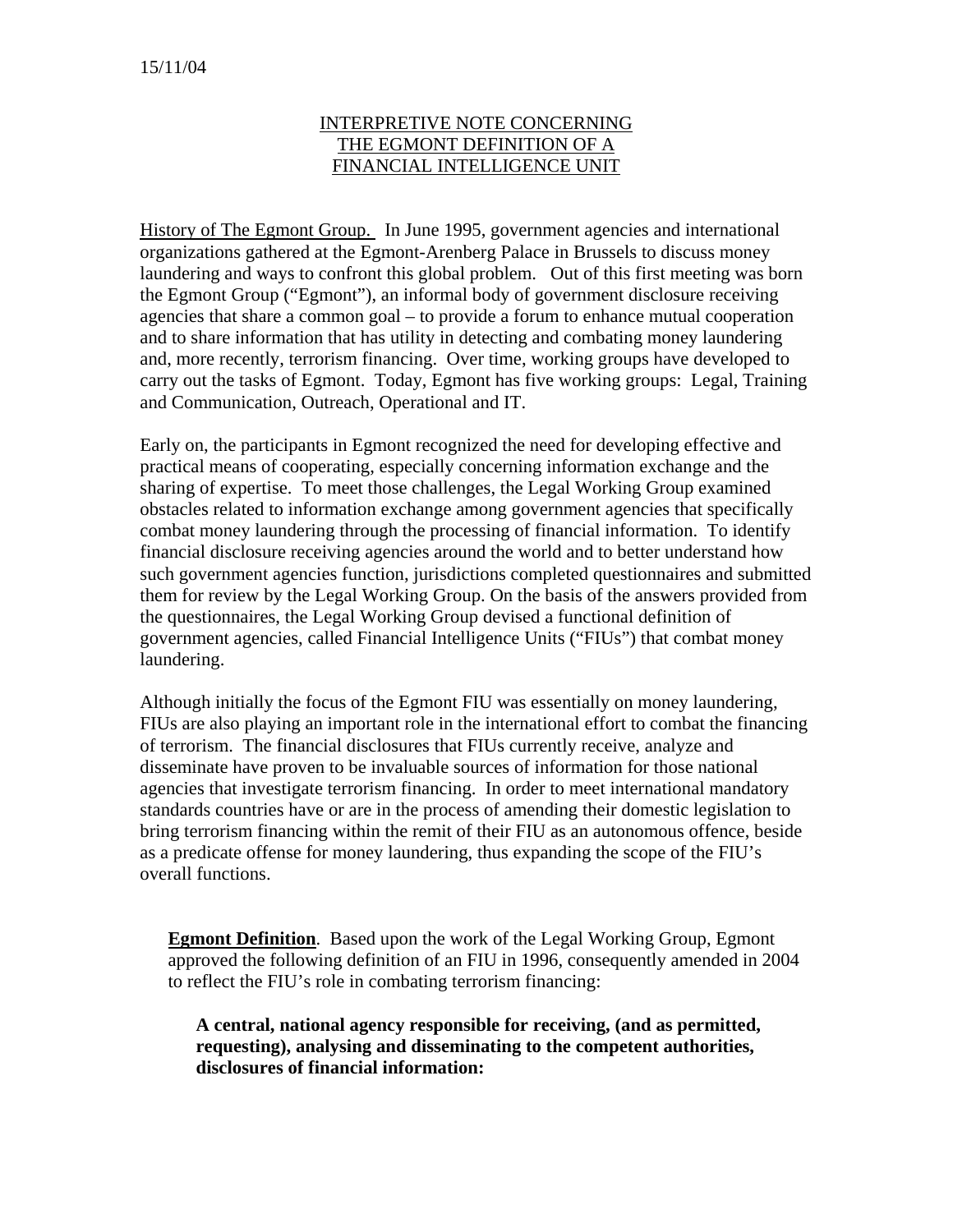**(i) concerning suspected proceeds of crime and potential financing of terrorism, or** 

## **(ii) required by national legislation or regulation, in order to combat money laundering and terrorism financing.**

The definition of an FIU can best be understood through a brief explanation of each of its component parts.

1. **A central, national agency**. Egmont's focus on international co-operation requires that only one government agency per territory or self-autonomous jurisdiction, recognized by international boundaries, serve as the contact point for international exchanges. It must operate in a jurisdiction that is governed by the laws of that territory. To be clear, use of the phrase "central, national agency" carries with it no political designation or recognition of any kind.

An anti-money laundering/terrorism financing government agency operating in a jurisdiction that in political terms constitutes a dependency of another nation, may be considered an FIU as long as it is the only government agency that carries out these efforts in that internationally recognized boundary. Recognition that such government agency meets the Egmont definition of an FIU does not necessarily equate to sovereignty.

In federal systems, the phrase "central, national agency" implies that only one government agency may be considered an FIU under Egmont. Even though federal systems have multiple subdivisions, only one centralized agency serves as contact point for information exchange for Egmont.

- 2. **Responsible for**. This word denotes that the legal framework, which establishes the FIU, authorizes, at a minimum, the functions outlined in the Egmont definition.
- 3. **Receiving, (and as permitted, requesting) analysing and disseminating**. This phrase designates the three principal activities of all Egmont FIUs, and the functions that make them unique.
	- **Receiving.** FIUs serve as the central reception point for receiving financial disclosures. This takes into account FIUs that have more than one office and FIUs that receive disclosures from different domestic agencies. This concept also distinguishes FIUs from law enforcement agencies with a general (overall) law enforcement mission.
	- **(And as Permitted, Requesting)**. Some but not all FIUs have the ability to query specific financial information from certain financial institutions and other non financial entities beyond the financial disclosures that FIUs normally receive from reporting entities. For this reason, the language is in parentheses and is limited in scope.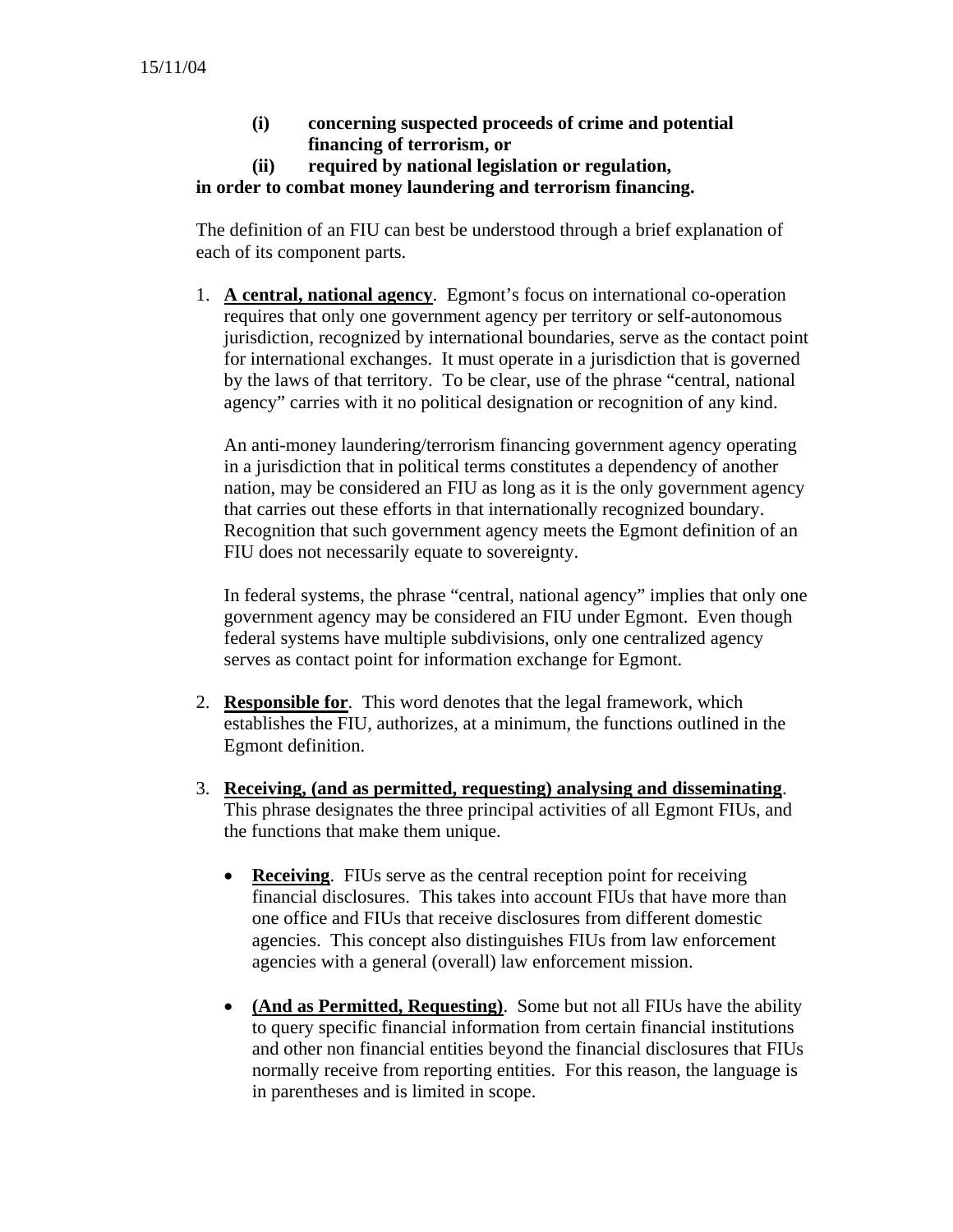- **Analysing**. Analysis involves an initial evaluation of the utility or relevance of disclosures received from reporting entities at the preinvestigation stage. Analysis of information reported to FIUs may occur at different stages and take different forms. Some FIUs analyse every financial disclosure when it arrives at the FIU. For other FIUs, such a system is impossible due to the sheer volume of financial disclosures that they receive. Those FIUs make the financial disclosures immediately available to appropriate investigative authorities and the FIUs analyse financial disclosures in response to requests for information or on their own accord but not in response to each and every financial disclosure reported to it. In an increasing manner, many FIUs have incorporated analytical software that assists in determining money laundering trends and patterns for use by law enforcement, to provide feedback to the reporting institutions and in some cases for purposes of proactive targeting. In all cases, some de minimis level of analysis must occur in order to categorise a given piece of information and determine which agency, or group of agencies, should be entitled to receive it.
- **Disseminating**. FIUs at a minimum must be able to share information from financial disclosures and the results of their analysis regarding money laundering and related crimes, as determined by domestic legislation, and terrorism financing, firstly with domestic competent authorities and, secondly, with other FIUs. A critical element in assessing dissemination capability involves assessing the extent to which a candidate FIU's law permits the cooperation with other FIUs through the exchange of information.
- 4. **Disclosures of financial information**. These are the materials that FIUs use and share with each other to detect and combat money laundering and terrorism financing. In this regard, FIUs may share publicly available and as well as sensitive information (whether financial disclosures or law enforcement information) with competent authorities under terms that protect the information against misuse.
- 5. **Concerning suspected proceeds of crime and potential financing of terrorism**. The first type of disclosure of financial information concerns the reporting of suspicious or unusual transactions or activities regarding funds that are suspected of having originated from criminal activity or of being intended to support terrorist activity.

**[Disclosures otherwise] required by national legislation, or regulation**. This requirement encompasses all other mandated types of reporting requirements required by law, whether involving currency, checks, wires or other transactions.